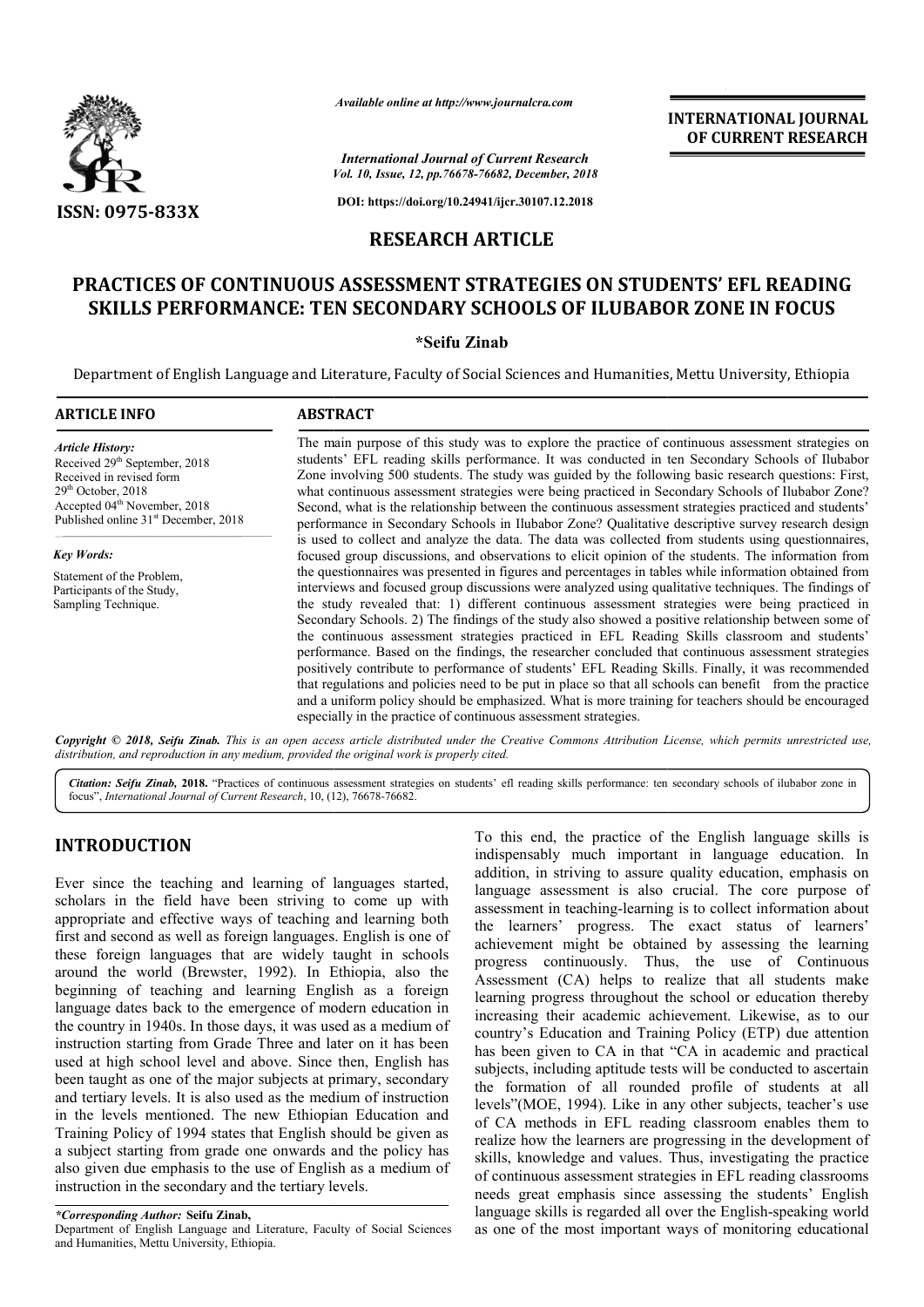standards (Harrison and Salinger, 1998). Therefore, EFL teachers are required to put this sort of assessment into practice. This study is, therefore, intended to analyze the practice of continuous assessment on students' EFL reading skills performance and to find out if there is any relationship between Continuous Assessment and students' performance on acquisition of EFL reading skills and knowledge in Ten Secondary Schools of Ilubabor Zone.

## **Statement of the Problem**

It is believed that continuous assessment is being implemented with the intention of improving learning and guiding teaching in particular and raising the standard of education in general. For this reason, Continuous Assessment is broadly under the system of any school level of our country to realize the fact that underpinned these concepts. The major reason that initiated the researcher to focus on the practice of Continuous Assessment Strategies on students' EFL reading skills performance is that CA is exceedingly recommended to support learners' academic performance and to inform teachers' instructions. There is significant evidence on literature to prove that effective use of CA enhances learners' performance and improves the standards (Taras, 2009). The majority of education institutions around the world have adapted the use of CA to support learners' learning and guide teachers' instructions. In addition, what encouraged the researcher to conduct a research on this topic is the researcher has more than twelve years of teaching experiences at different grade levels of schools, especially, in high schools up to the university. What is more, CA is considered as tests given at different intervals, mid-term exam and final exam. Above all, students are expected to learn cooperatively; however, when an assignment or group work is given to them, only the representatives of the group accomplish the activities and the other students simply get the mark without their contribution. Also students who do not succeed in CA are not given appropriate remedial solution for their failure rather only they are provided with re-exam. These encouraged the researcher to investigate the practices of CA Strategies on students' academic performance in high school Grade Ten EFL reading classrooms. In line with this, the relationship between CA strategies being practiced and students' performance on acquisition of EFL reading skills and knowledge needs to be considered. Various studies have been carried out on issues related to CA in language learning and teaching in different institutions from the lower to the higher one. Consequently, they came up with a variety of recommendations in line with varied problems of the institutions. For instance, a research conducted by (Sileshi 2007, as cited in Yidnekachew, 2014) was limited only to the execution of CA in Debub Ethiopia Teacher Education College. According to his finding, teachers in Debub Ethiopia Teachers Education College had unfavorable perception about CA. Mbea (2008) carried out a study on the challenges of continuous oral assessment in EFL classes of Debrebirhan Teachers' College, and revealed that there was positive attitude towards continuous oral assessment even though it is neglected. Besides, different factors that hinder its implementation were identified. In connection with this, Yidnekachew's (2014), investigation of Grade Nine English language teachers' awareness and practices of continuous assessment in reading classes of Abdi Bori and Gore High Schools results also indicated that teachers' understanding of the principles and purposes of CA were inadequate; and there was a gap in the implementation of CA

in their reading classes properly. What makes this study unique from the other is more attention is given to fill the gap in relation to the strategy practice of CA on students' academic performance of ten government secondary school EFL reading classrooms in Ilubabor Zone. This is partly because almost all the above discussed and other local researchers gave more attention for colleges and universities. Furthermore, secondary school students need a great support for the rest of their academic career not only for English but also for the other subjects since the target language is the medium of instruction for all subjects taught in Ethiopia.

## **Objective of the Study**

## General Objective

The main objective of this study is to assess the practices of CA strategies in relation to students' EFL reading skills performance in 10 government secondary schools of Ilubabor Zone.

Specific Objectives of the Study

- 1. To identify students' perception about the practices of CA strategies regarding their EFL reading skills performance.
- 2. To identify how students practice EFL reading skills.
- 3. To identify whether there is significant relationship between continuous assessment strategies being practiced and students' EFL reading skills performance.

## **Basic Research Questions**

- 1. How do students perceive the practice of CA strategies in relation to their EFL Reading Skills' performance?
- 2. How do students practice CA strategies in their EFL reading skills classroom?
- 3. Is there any significant relationship between CA strategies being practiced in EFL reading skills and students' performance?

## **The Research Design**

In this study, the researcher employed a descriptive survey design which involves both quantitative and qualitative techniques of data collection and analysis. This research design was used because it is very important to illustrate the existing situation in terms of the continuous assessment being practiced and their effects on students' EFL reading skills performance. Descriptive survey study is also appropriate to study an issue based on a representative samples from a relatively large population. On the other hand, the possibility of using both quantitative and qualitative data collection methods further makes it a suitable research design for this particular study.

## **Participants of the Study**

The Sources of data for the study were Grade 10 students of 10 secondary schools**.** Fifty students (50) from each participating schools were randomly selected to participate in the study. Therefore, a total population of 500 students was selected to participate in the study.

## **Sampling Technique**

From the total 38 secondary schools in Ilubabor zone, 10 high schools were selected using systematic random sampling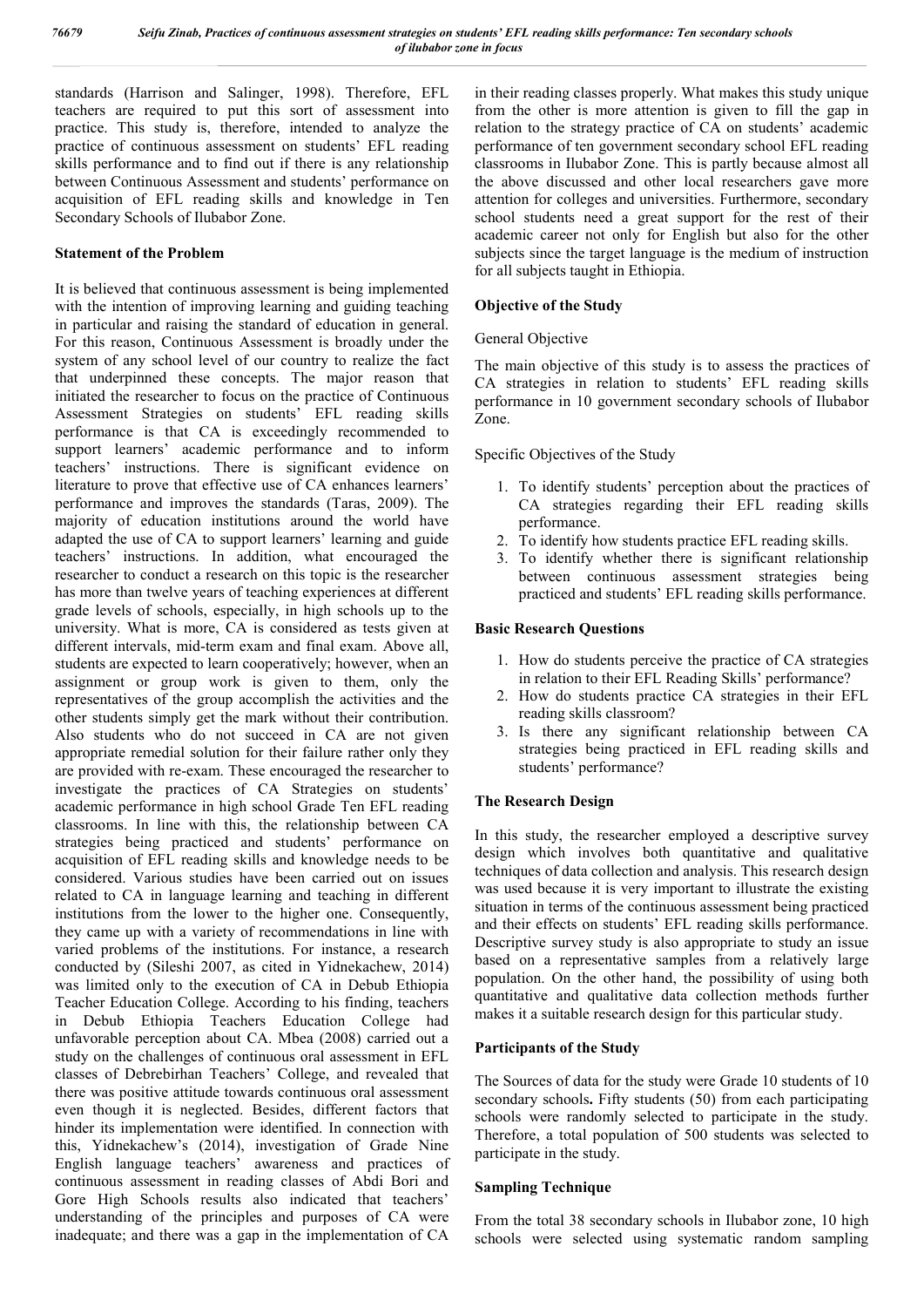technique as respondents for the questionnaires since the researcher wanted to give equal chances for all the secondary schools found in Ilubabor Zone to participate in the study. In addition, focus group discussion (FGD) was conducted in all the 10 schools to triangulate the results of the data.

#### **Data Collection Instruments**

**Questionnaires:** The questionnaire is one of the data gathering tools employed by the researchers for securing pertinent information for the study. It is used to collect relevant data from500 Grade 10 students of the 10 high schools.

**Focus Group Discussion:** Face to face FGD was held with students of the 10 high schools. The FGD was used because of their advantages over questionnaires especially to allow the researcher to probe for particular responses, clarifications and confirmations of information from the respondents. FGD was one of the important research tool employed in order to get indepth information from the respondents.

#### **Data Collection Procedures**

The data collection was conducted according to the following procedures. First, questionnaire, and FGD guideline were prepared. Then, they were subjected to comments from colleagues for reliability and validity. Following this, the clarity of the contents of the questionnaire was checked in line with the objectives of the study, and the convenient time was negotiated with the subjects of the study. Finally, the administration of the questionnaire took place on the spot. Then FGD for the learners was conducted on the basis of lottery method random sampling basis.

#### **Methods of Data Analysis**

Data was analyzed using both qualitative and quantitative methods. The responses of close ended items of the questionnaires was tabulated and analyzed using descriptive statistical tools such as percentages, frequencies, mean values. However, the analysis of the data collected through FGD, and open-ended items of the questionnaires were analyzed using qualitative method of data analysis so as to substantiate the close-ended one.

## **DATA ANALYSIS AND INTERPRETATION**

The findings of this study are presented based on the research questions. These findings are based on 500 questionnaires collected from the students.



**Figure 1. Students' responses on how teachers assessed their reading skills work daily**

Figure 1 indicates that students' written tests, take-home assignments and recap exercises dominated the teachers' continuous assessment strategies practiced. Checklist was the less practiced strategy. The researcher found out that teachers had gained very little training in the use of checklists. This was more evidence by the failure of any teachers to present any form of checklist to the researchers. The findings in Table 1 illustrate that students were frequently given Recap Exercises while written tests and take-home assignments were less frequent. Checklists and observation were rarely used. Oral tests and questionnaires were never used according to students. The responses to when the teachers carried out the different continuous assessment strategies to assess students' works are summarized in Table 2 below. Table 2 shows that their teachers mainly used written tests, take-home assignments, and recap exercises. The three continuous assessment strategies are more practiced than the rest of the assessment strategies. Furthermore, oral tests and projects were not used by their teachers in EFL reading classes according to students' response and in fact none of them responded about oral tests and projects.

### **Research Question 2: The relationship between CA strategies and students' performance**

The findings of the students' responses about this question are presented in Table 3 below.

From Table 3, it was clearly observed that majority of the students felt that CA practice contributed to their good performance. CA practice helped them to revise more effectively and to also gain confidence and become ready for the final examinations. Many students also indicated that when their teachers gave them quick feedback, they were able to identify their weaknesses, and therefore, they made efforts to improve. It was very clear from the findings that CA strategies practice in EFL Reading classes arouses students desire to pay attention and concentrate because they were expecting to be assessed most of the time. The following findings were discovered on how different CA strategies are related to students' performance. Further analysis of the relationship between continuous assessment strategies (take-home assignment, recap exercises, written tests, and projects) and students' performance in Ilubabor Zone Secondary Schools is presented in the figures below.



**Figure 2. Students' response on how CA strategies related to their performance**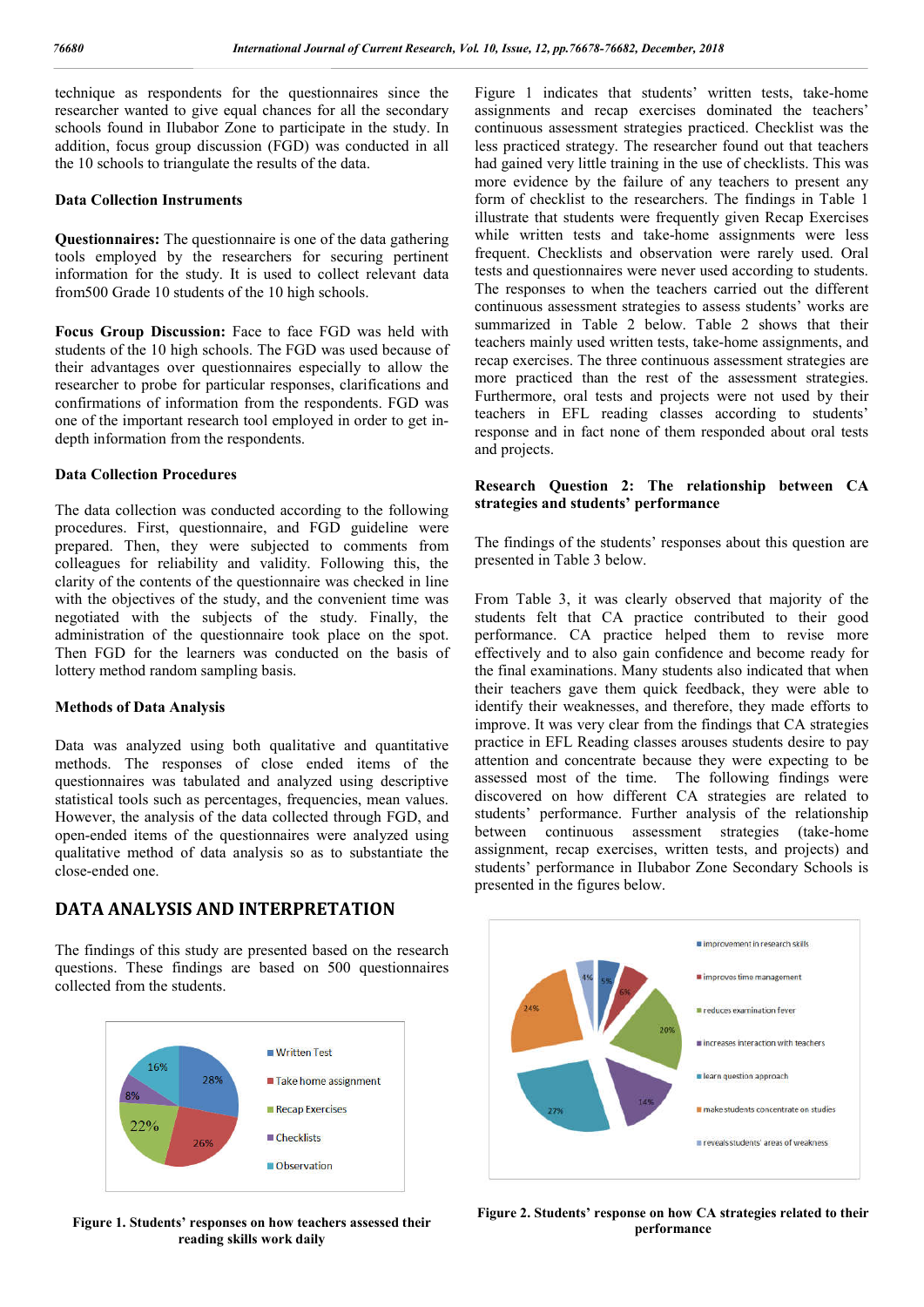| Items                 | Verv Often | Often    | Not Often | Never | <b>Total Responses</b> | <b>Total Sample</b> |
|-----------------------|------------|----------|-----------|-------|------------------------|---------------------|
| <b>Oral Tests</b>     |            | 0        |           |       |                        | 500                 |
| <b>Written Tests</b>  | 221        | 233      | 46        |       | 500                    | 500                 |
| Take-home assignments | 215        | 227      | 60        |       | 500                    | 500                 |
| Projects              |            | $\theta$ | $^{(1)}$  |       | $_{0}$                 | 500                 |
| Recap Exercises       | 317        | 105      | 78        | 0     | 500                    | 500                 |
| Checklists            | 0          | 22       | 37        | 109   | 168                    | 500                 |
| Observation           | 53         | 104      | 61        | 60    | 278                    | 500                 |
| Ouestionnaire         |            |          |           |       |                        | 500                 |

**Table 1. Students' responses on the times their teachers used different CA strategies**

**Table 2. Students' responses on when their teachers used different CA strategies**

| Items                 | Dailv | Weekly | Fortnight | Monthly | Half-semester | Per-Semester | Total |
|-----------------------|-------|--------|-----------|---------|---------------|--------------|-------|
| <b>Oral Tests</b>     |       |        |           |         |               |              |       |
| <b>Written Tests</b>  | 35    | 210    | 34        | 170     | 35            | 16           | 500   |
| Take-home assignments | 267   | 130    | 42        | 31      | 30            |              | 500   |
| Projects              |       |        |           |         | $_{0}$        |              |       |
| Recap Exercises       | 303   | 115    | 40        | 21      | 21            |              | 500   |
| Checklists            | 35    | 38     | 47        |         | 55            | 65           | 240   |
| Observation           | 83    | 38     | 45        | 50      | 55            | 80           | 351   |

**Table 3. Students' responses on the relationship of CA Strategies to their performance**

| Contributions                                           | SА  |     | DА       | <b>SD</b> | Total Resp. | <b>Total Sample</b> |
|---------------------------------------------------------|-----|-----|----------|-----------|-------------|---------------------|
| Help me to revise                                       | 243 | 257 |          | $\theta$  | 500         | 500                 |
| I become more confident and ready for final exams       | 293 | 207 |          | $\Omega$  | 500         | 500                 |
| Teacher gives me quick feedback                         | 341 | 147 | $\left($ | $\theta$  | 478         | 500                 |
| Improves my understanding                               | 257 | 243 | $\Omega$ | $\theta$  | 500         | 500                 |
| I learn answering techniques and question approach      | 312 | 174 | $\Omega$ | $\theta$  | 486         | 500                 |
| Helps to master the notes                               | 245 | 230 | 9        | $\theta$  | 484         | 500                 |
| Arouses my desire to attention and concentrate in class | 227 | 238 | 32       | $\theta$  | 497         | 500                 |
| Helps me interact with the teacher                      |     | 237 |          | $\theta$  | 500         | 500                 |

Figure 2 shows that CA practice equipped the students with the skill and knowledge of question approach and answer techniques. Students also responded that, the practice of CA made them concentrate on their studies. This was because they were expectant of a test, an assignment or a Recap Exercise. Students, therefore, devoted most of their time on revising their books. Students also agreed that CA reduced the examination fears and increased their interaction with the teachers. To sum up, the data analyzed finally revealed that there were different CA strategies being practiced in EFL reading classes in schools that included: written tests, recap exercises, take home assignments, presentations, observations, and checklists. Students all agreed that CA strategies contributed to their performance.

## **DISCUSSION**

The study revealed that a variety of CA strategies were being practiced in Ilubabor Zone secondary schools. Among these, written tests (i.e. teacher made tests) and take-home assignments were the most commonly practiced strategies of CA in EFL Reading Skills classes. The study discovered that observation and checklists were other continuous assessment strategies practiced by Ilubabor Zone Secondary School teachers. According to the students, teachers awarded them marks by observing what they were doing through demonstrations, role-plays, presentations, recitations and modeling in EFL reading classes. For students, the results from these observations helped them to change their way of acting and presenting information which always improved their performance. However, the effort of the researcher to get any example of the checklist is in vain. Therefore, the researcher wondered whether the students differentiated the marking guide from the checklist or not.

Continuous assessment requires the use of a diverse set of data for a purpose. That purpose is the modification of the learning work to adapt to the need that is revealed by the feedback from the student. The reaction of teachers to students' feedback range from the immediate classroom objectives, lesson plan and the teaching, through to a comprehensive review of a variety of appropriate continuous assessment strategy in order to appraise progress over a whole topic or theme covered.

### **The relationship between CA strategies being used and students EFL Reading Skills performance**

The findings obtained through the use of questionnaires, interviews and focused group discussions with students revealed a lot of important insights. The most important insights and discussions are presented below. According to this study, the findings implied that CA provided a framework in which classroom objectives were set and students' progress chartered and expressed. When questions were asked, whether take-home assignments, recap-exercises, and written tests facilitated development of high order thinking, the research found out that 81.8 percent of students agreed that they learnt answering techniques and question approaches through CA. Students explained that when words like explain, identify, describe, state, compare and contrast, to what extent, were used in continuous assessment strategies, they got familiar with their interpretation. They argued that they learnt how to approach a question with such terms, how to organize their answers which helped them to perform better when they sat for an exam. In this study, however, the research found out through a focused discussion with students that some teachers behave differently towards boys and girls and towards pupils from the different social classes. In each of these cases, students complained that some teachers would rate a particular